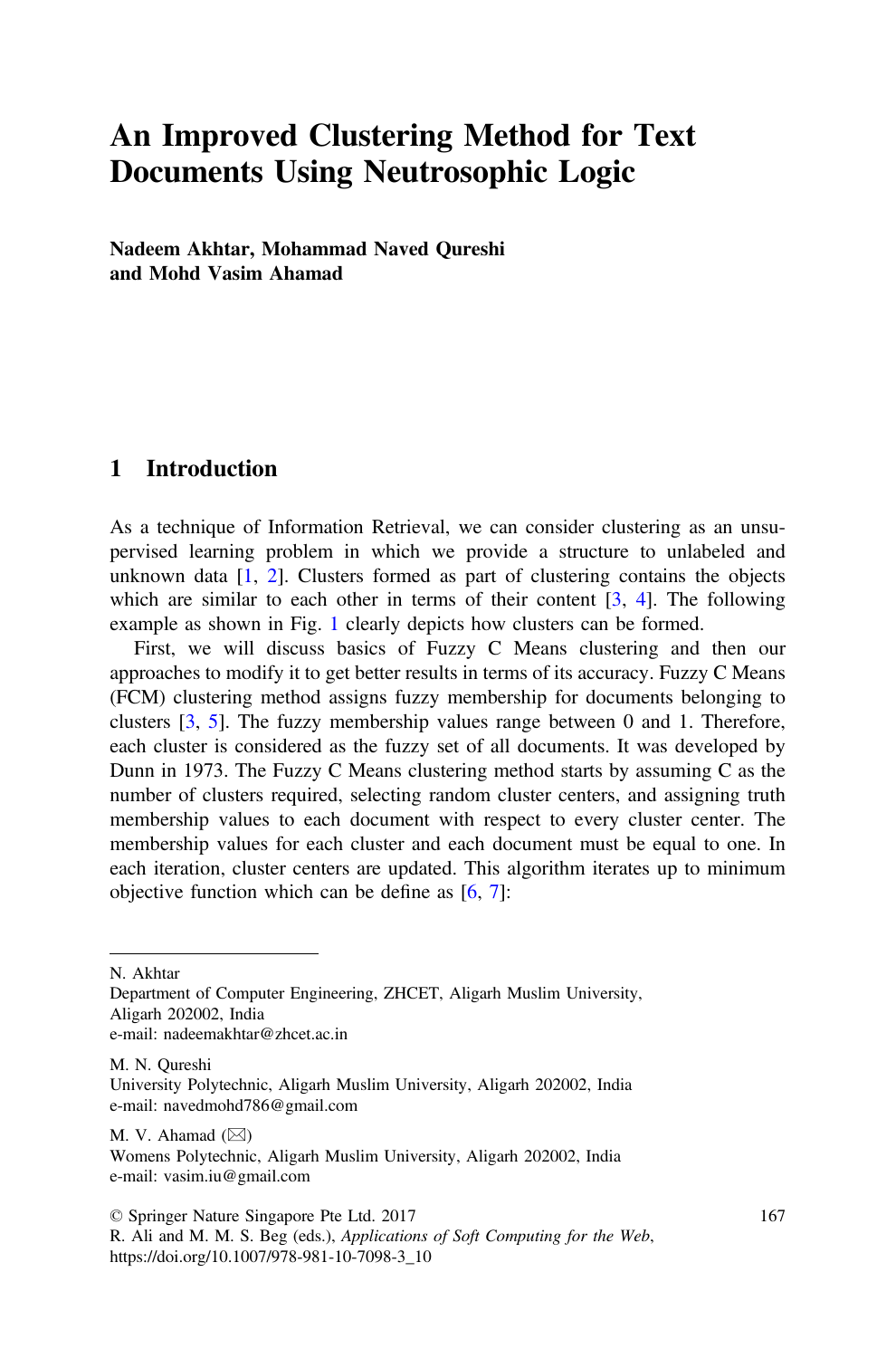<span id="page-1-0"></span>

Fig. 1 Clusters of similar objects

$$
J_m = \sum_{i=1}^{N} \left( \sum_{j=1}^{C} u_{ij}^m ||x_i - c_j||^2 \right)
$$
 (1)

where  $1 \leq m < \infty$  and  $m > 1$ ,  $u_{ij}$  is the degree of membership of *i*th document  $x_i$ with respect to the *j*th cluster  $c_i$ .

The drawback with Fuzzy C Means is that if the degree of membership for a particular document for a cluster is somewhat equal for two clusters so there is ambiguity over here. So here it is difficult to tell how much it is true that document d belongs to a cluster, any cluster x. So to handle this ambiguity we need another term called as indeterminacy value which is provided by Neutrosophic logic. In case of Neutrososphic logic, we have truth, falsity, and indeterminacy values for a single document belonging to a cluster. So based on these three values we can accurately classify the document to a particular cluster, i.e., the document will belong to the cluster when it has high  $t$ ,  $i$ ,  $f$  value for that cluster as compared to other.

## 2 Background

# 2.1 Fuzzy Logic

Fuzzy logic [[8\]](#page-12-0) is the expansion of the classical and multivalued logics. It is based on the basic probability theorem that a particular event can have a probability range from 0 to 1. Fuzzy logic allows variables to have values between 0 and 1. The variable is considered to be false if its value is 0 and considered as true for value equals to 1. Fuzzy logic also considers intermediate values such as  $x = 0.87$ , to incorporate partial truthiness or falsity of a variable. In comparison to classical logic where we have only two outcomes either true or false, in fuzzy logic we can have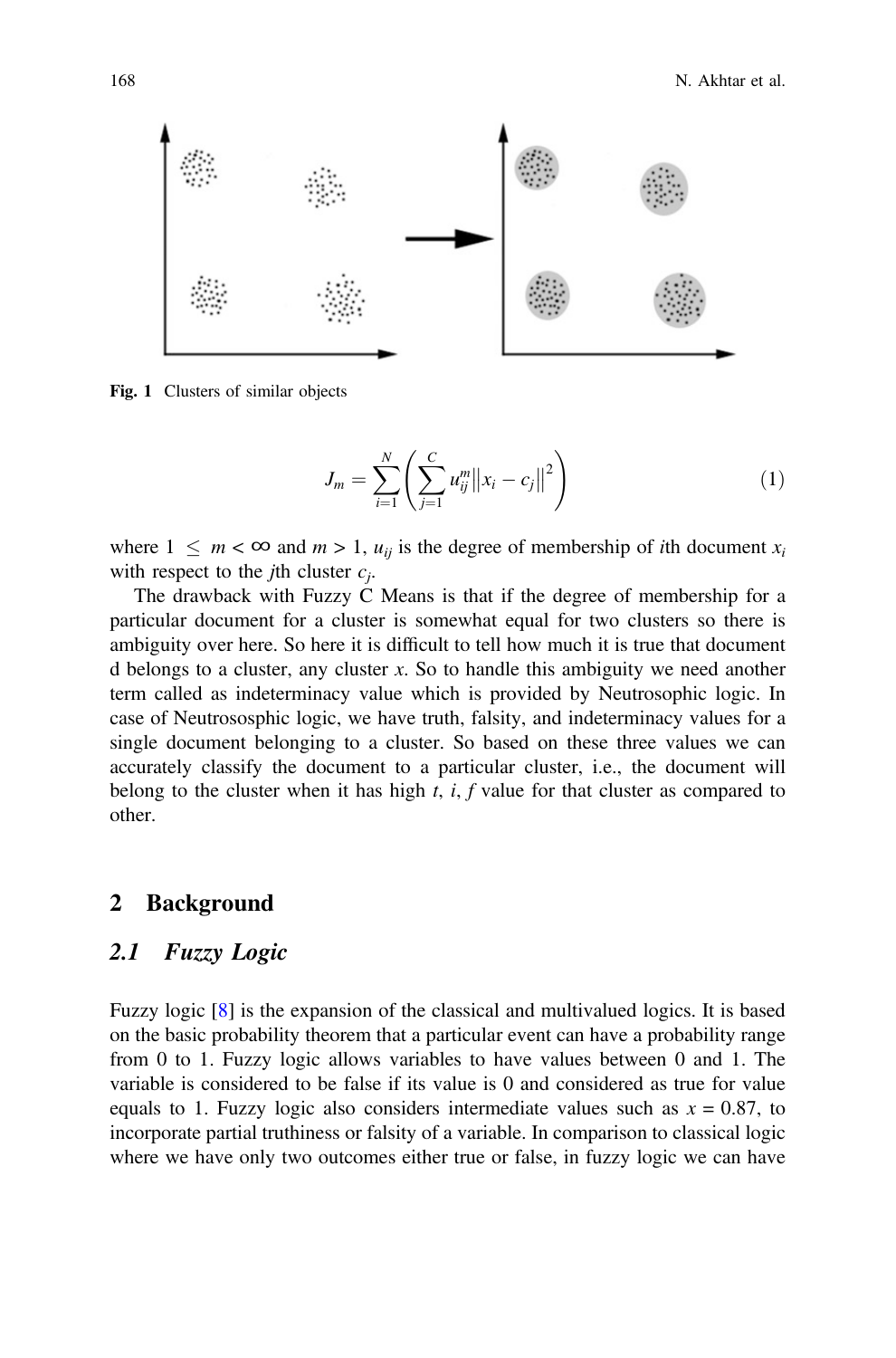various values in between to completely true and false values to deal with partial and uncertain data.

## 2.2 Neutrosophic Logic

The fuzzy logic is proposed to deal with the vagueness and uncertainty [[8,](#page-12-0) [9\]](#page-12-0). It has two values associated with each variable, the degree of truthfulness and degree of falsehood. It can be represented as  $FS = \{T, F\}$ , where T and F are the degree of truthiness and degree of falsehood of the variable toward the set FS, respectively. Neutrosophic logic introduces a new parameter to a fuzzy set, called as indeterminacy. Neutrosophic logic theory considers every possible outcome for a variable X like X, Anti-X, and Neut-X which is neither X nor Anti-X [[10\]](#page-12-0). According to this theory if there is indeterminacy for a particular variable or idea than that also can be expressed with a degree of membership for a variable.

#### 3 Proposed Work

In this section, we are introducing document clustering using Neutrosophic logic. This section explores two approaches of data clustering with the help of Neutrosophic logic. The results are very promising and show the possibility of quality improvement in data clustering.

In the first approach, we added the indeterminacy factor of Neutrosophic logic to Fuzzy C Means clustering method and modified the formula which calculates the cluster centers and the truth membership of documents toward clusters. The aim of this approach is to introduce the indeterminacy factor to the Fuzzy C Means Clustering Algorithm and grouping documents (say N) in an input dataset into C clusters. The indeterminacy of documents mainly affected by the clusters which are most similar to that document. Using this concept, we calculated the indeterminacy factor using the average value of closest and second closest membership values of document with corresponding clusters. The modified algorithm tries to associate the document with the cluster having higher truth membership grade and lowest indeterminacy values toward the cluster.

As in traditional Fuzzy C Means clustering, this modified also starts with calculating the cluster centers first. Following is the modified formula for calculating the cluster center:

$$
c_{j} = \frac{\sum_{i=1}^{n} (I_{ij} \cdot u_{ij})^{m} \cdot x_{i}}{\sum_{i=1}^{n} (I_{ij} \cdot u_{ij})^{m}}
$$
(2)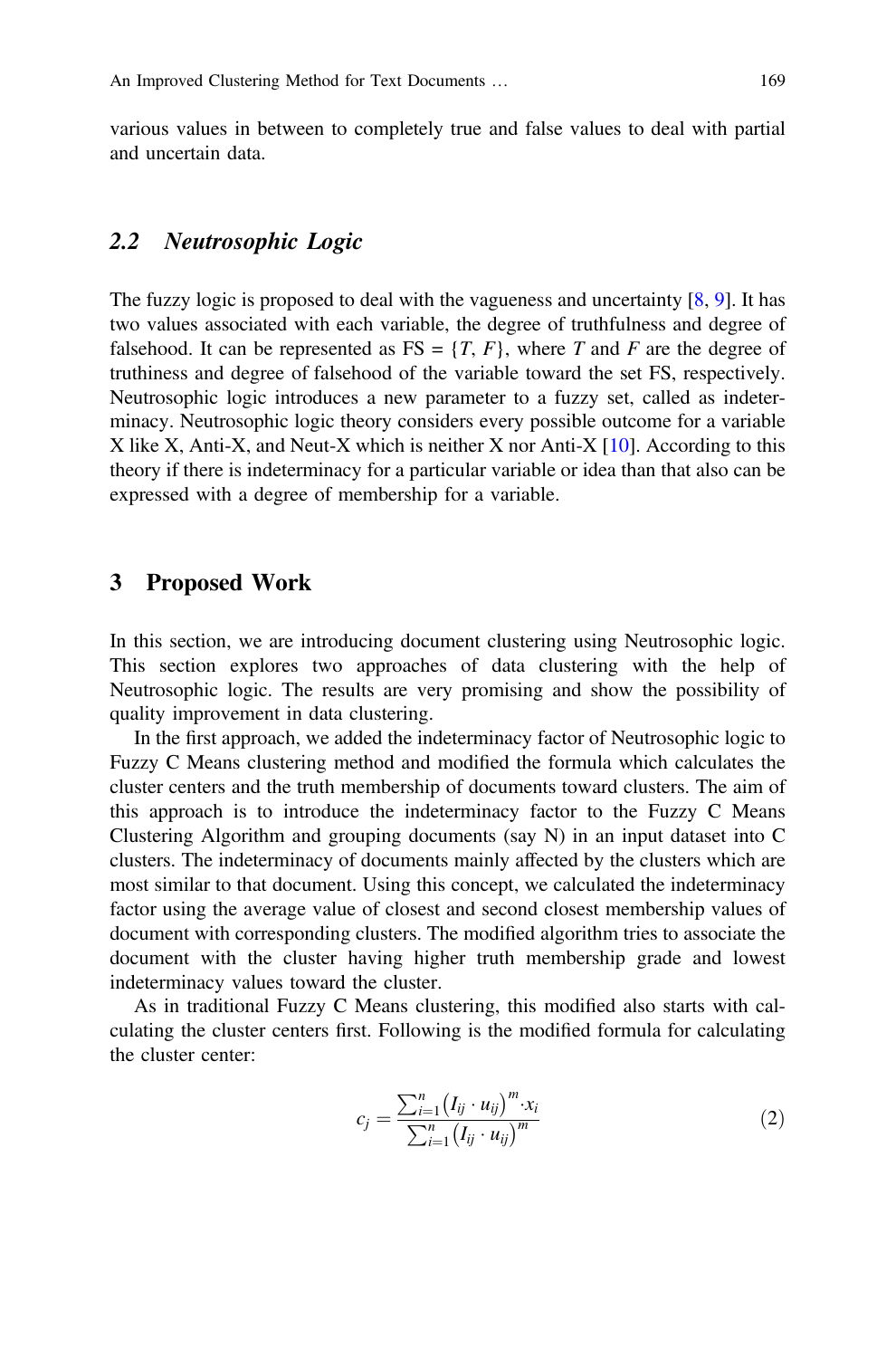<span id="page-3-0"></span>where  $[u_{ij}]$  is membership value matrix of *i*th document to *j*th cluster and  $[I_{ii}]$  is indeterminacy value matrix of *i*th document to *j*th cluster and  $x_i$  is the *i*th document.

Further, values of membership and indeterminacy can be updated in iteration with the following modified formula:

$$
u_{ij} = \frac{1}{\sum_{k=1}^{c} \left( \frac{||x_i - c_j||}{||x_i - c_k||} \right)^{\frac{2}{m-1}}}
$$
(3)

$$
I_{ij} = \frac{1}{\sum_{k=1}^{c} \left( \frac{||x_i - c_j||}{||x_i - \overline{c}_{avg}||} \right)^{\frac{2}{m-1}}}
$$
(4)

$$
\overline{c_{\text{avg}}} = \frac{c_{pi} + c_{qi}}{2} \tag{5}
$$

where  $p_i$  and  $q_i$  are the clusters with the largest and the second largest membership values for document D, c is the number of clusters required,  $x_i$  is ith document,  $c_i$  is jth cluster, and m is weighted factor. In this case, we have assumed the value of m as 2.

The proposed algorithm starts by taking the input dataset having D documents and preprocessing it. As in Fuzzy C Means clustering, this algorithm also takes C (number of clusters required) random values as cluster centers. After that, membership values matrix and indeterminacy matrix is initialized. Then, it tries to associate the document with the cluster having higher truth membership grade and lowest indeterminacy values toward the cluster. This algorithm iterates and updates the cluster centers and indeterminacy values using above-mentioned equations. This algorithm repeats until objective function is optimized, which can be define as:

$$
J_m = \sum_{i=1}^{n} \sum_{j=1}^{c} (u_{ij})^m \cdot (||x_i - c_j||)^2
$$
 (6)

where  $u_{ii}$  is membership value of *i*th document to *j*th cluster,  $x_i$  is the *i*th document, and  $c_i$  is the *j*th cluster.

The second approach consists of three phases which are shown below in Fig. [2](#page-4-0).

## 3.1 Preprocessing and Data Collection

The objective of this phase is to generate dataset for clustering. The format of dataset is according to standard so that if we apply our method on a preprocessed dataset that we can apply Phase II and Phase III directly. Basic steps for phase 1 are listed below: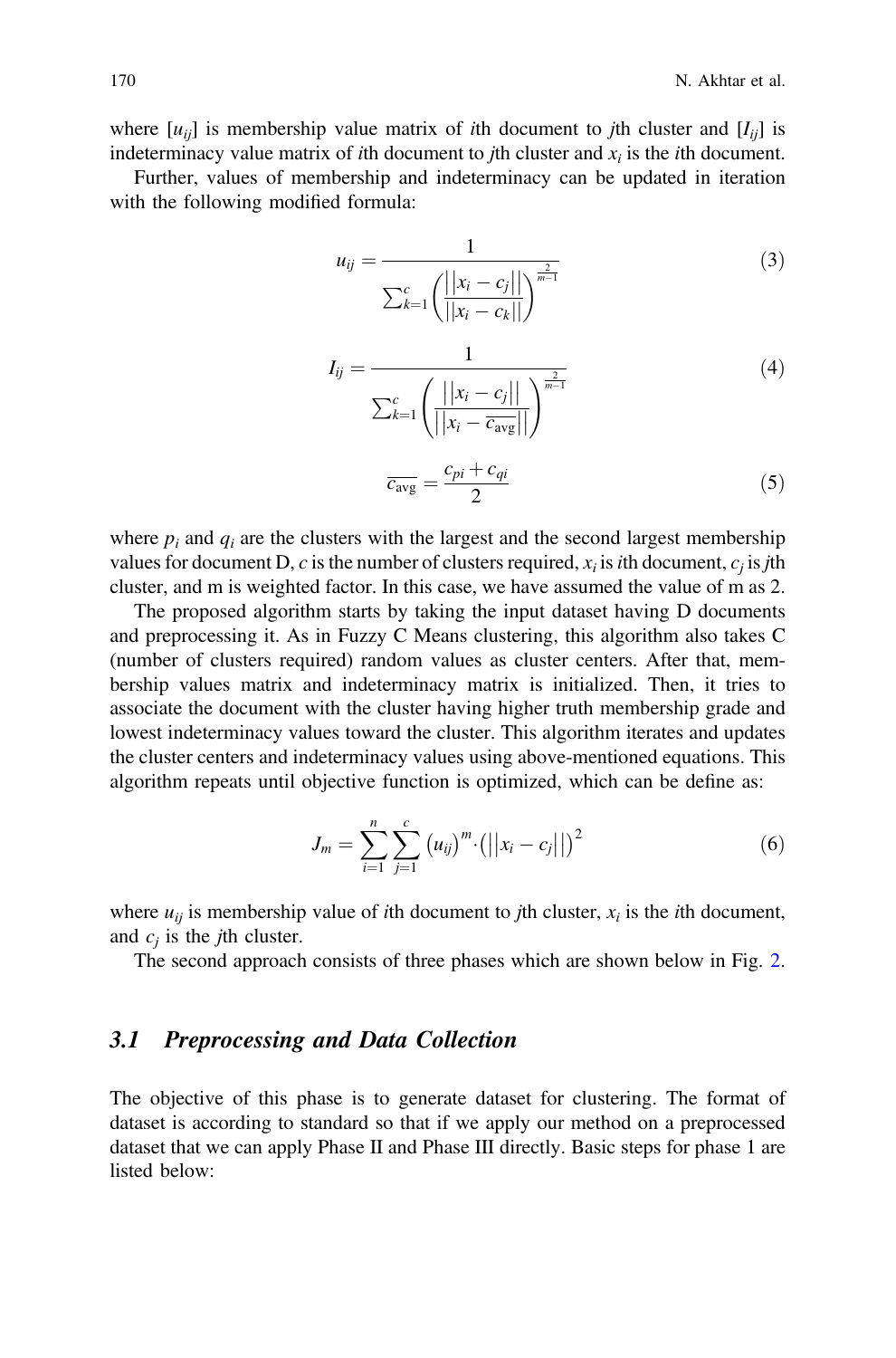<span id="page-4-0"></span>

Fig. 2 Different phases of second approach of the proposed algorithm

- Collect URLs of different topics from Google search.
- Get text of URLs
- Remove images and HTML tags from text stream
- Remove helping verbs and stop words
- Perform stemming using Porter's suffix striping algorithm
- Calculate the percentage of appearance of words in a document
- Arrange words and document in dataset.

We perform a Google search using a topic string and then save the URLs of top 100 documents in the search result. We do this for all topics on which we want to generate cluster. Then we extract the data of each url as text string and then remove images and HTML tags. After that we remove helping verbs and stop words. Porter's suffix-stripping algorithm is used for performing stemming over dataset.

The words which are rooting back to the same stem can be considered as same word. For example, "compute", "computing", and "computed" can be stemmed to "comput". After the above step, find out all the words appearing in the document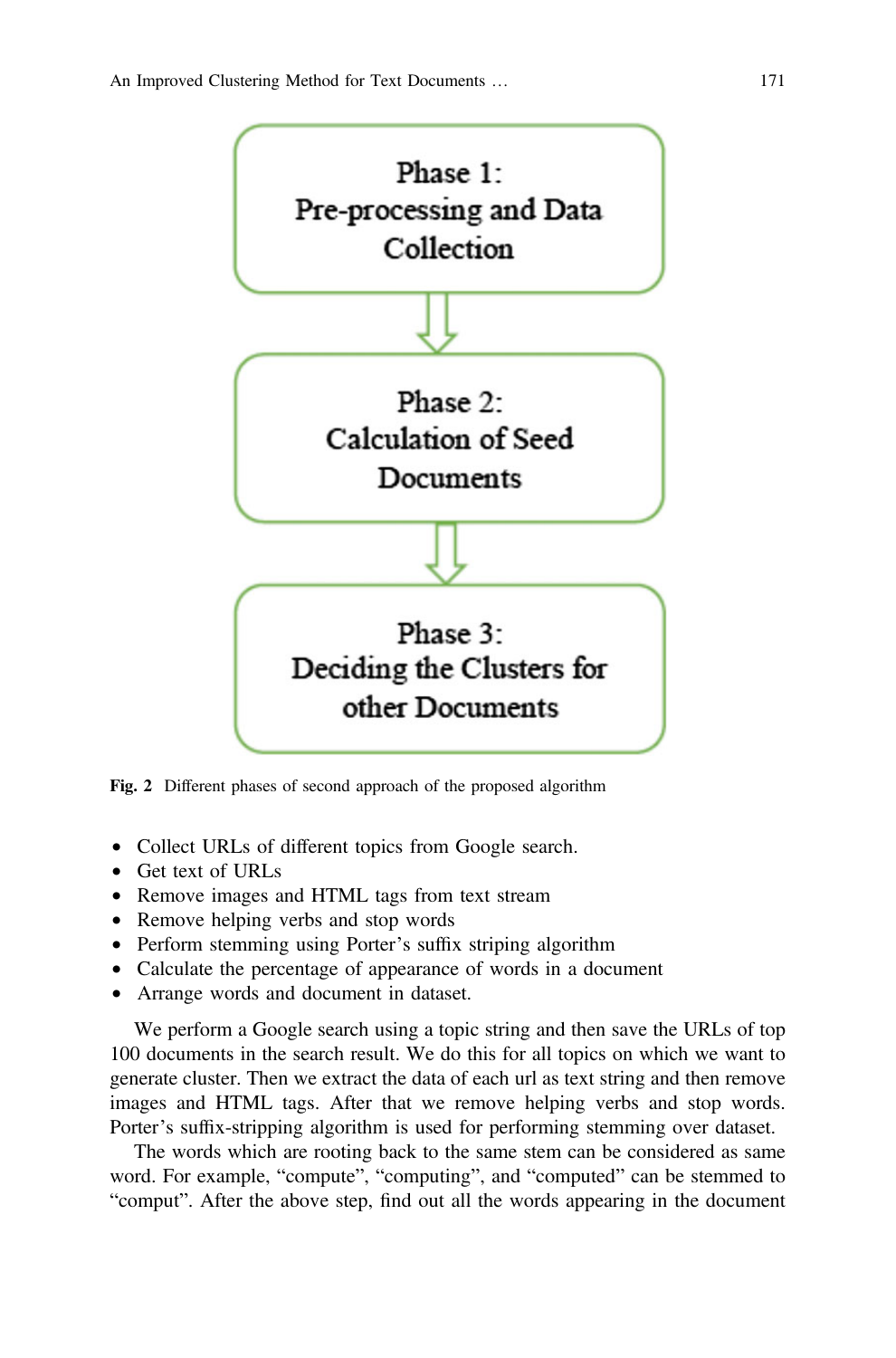| Word dataset | Words id                      |                        |
|--------------|-------------------------------|------------------------|
| Document id  | Word id                       | Frequency              |
| -01          | 1, 2, 4, 5                    | 20, 30, 20, 10         |
| -02          | $\vert 2, 4, 5, 6, 3 \rangle$ | 29, 18, 70, 12         |
| -03          | 5, 3, 2, 4, 14, 9             | 12, 13, 19, 30, 13, 78 |

Table 1 Word dataset

and then calculate the percentage of frequency of words in document. Perform this step for all documents and create a dataset as a table having document id in row side and word id in column side and their respective frequency at the cell position of table as shown in Table 1.

# 3.2 Calculation of Seed Documents

In this phase, we are deciding the seed for the clusters. These seeds play the role of initial centroid in our algorithm. All other document's cluster is decided with Neutrosophic logic on these seed clusters. The base of these seed documents is Euclidean distance.

Euclidean distance: Euclidean distance can be calculated as the square root of differences between the coordinates of a pair of objects [\[3](#page-12-0), [4\]](#page-12-0). Each object can be represented as a vector. The Euclidean distance  $d_{ii}$  can be calculated using the following formula:

$$
d_{ij} = \sqrt{\sum_{k=1}^{n} (x_{ik} - x_{jk})^2}
$$
 (7)

where  $x_{ik}$  is the kth dimension of ith document,  $x_{ik}$  is the kth dimension of jth document, and  $i$  and  $j$  are  $n$ -dimensional vectors.

Basic steps for phase 2 is listed below.

- Select a document randomly and say it as cluster 0
- For  $i = 0$  to  $n-1$
- Find Euclidean distance  $(r_i)$  of all other documents from the cluster i
- Select a document for which  $\sum_{k=0}^{i} r_k$  is maximum and say it as cluster  $i + 1$
- Consider clusters 1 to  $n$  as seeds.

The main motive of this phase is deciding the seed documents from all available documents. Initially, these documents as seed document play a role of the cluster itself. As we can visualize, the probability of being in the same cluster for documents is inversely proportional to the Euclidean distance between two documents. So we are deciding our cluster's seed documents on the basis of the Euclidean distance between documents. We are randomly selecting a document and calling it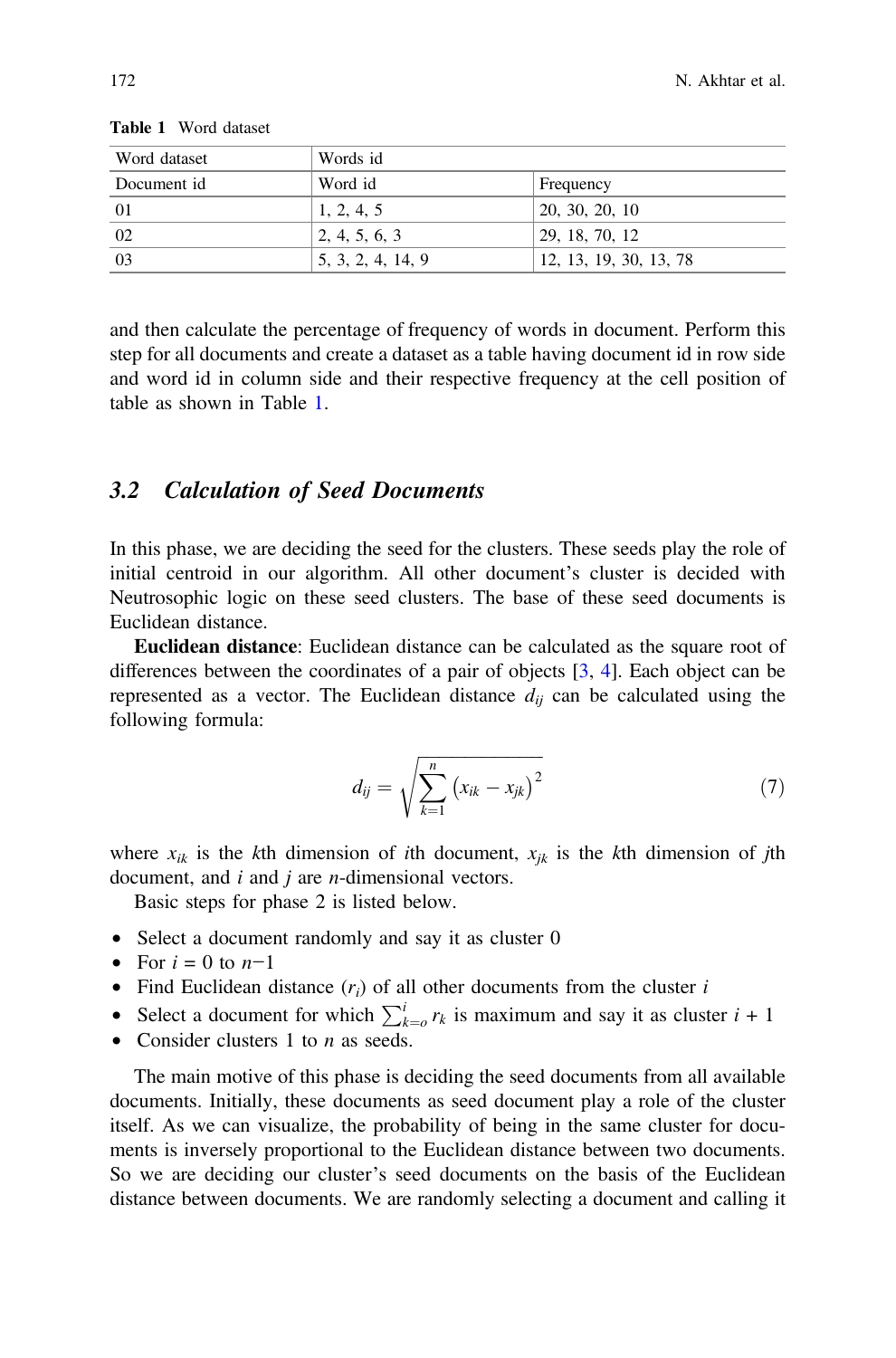as cluster 0. Cluster 0 is a dummy cluster to process seed cluster. As shown in flow diagram, starting from this cluster 0 we find out n more documents as cluster 1 to n. These documents play initial role of clusters. As we are getting more documents in a cluster we are changing the cluster properties.

# 3.3 Deciding Cluster for Other Documents

After finding out seed documents that act as initial clusters, now the remaining documents have to be assigned to one of the clusters from these seed clusters. We are considering a word as a source of information for deciding the cluster for a document. Definition of some terms to be used in this phase:

- $W_{ij}$  is the percentage of *i*th word in *j*th document.
- PC $_{ik}$  is the average of ith word in kth cluster. (Positive Center of ith word in kth cluster).
- NC<sub>ik</sub> is the average of ith word in all other than kth cluster. (Negative Center of ith word in kth cluster).
- AC<sub>i</sub> is the average of *i*th word in all clusters. (Center of *i*th word in all clusters).
- $R_i$  = Range of  $W_i$ . (maximum  $(W_i)$ -minimum $(W_i)$ ).

Now we have formulated truth, falsity, and indeterminacy value for a word as used in Neutrosophic logic as defined below:

Truth value for *i*th word in cluster *k*th for *j*th document

$$
T_{ijk} = 1 - \frac{(W_{ij} - PC_{ik})}{R_i}
$$
 (8)

False value for *i*th word in cluster *k*th for *j*th document

$$
F_{ijk} = 1 - \frac{(W_{ij} - \text{NC}_{ik})}{R_i} \tag{9}
$$

Indeterminate value for ith word for jth document

$$
I_{ij} = 1 - \frac{(W_{ij} - AC_i)}{R_i}
$$
 (10)

Now, these sources of information are not depended on each other so we can combine their  $T$  and  $I$ , and we can combine their  $T$ ,  $I$ , and  $F$  values for a document and cluster. Let us consider the total number of words to be  $m$ . Now we are defining some terms.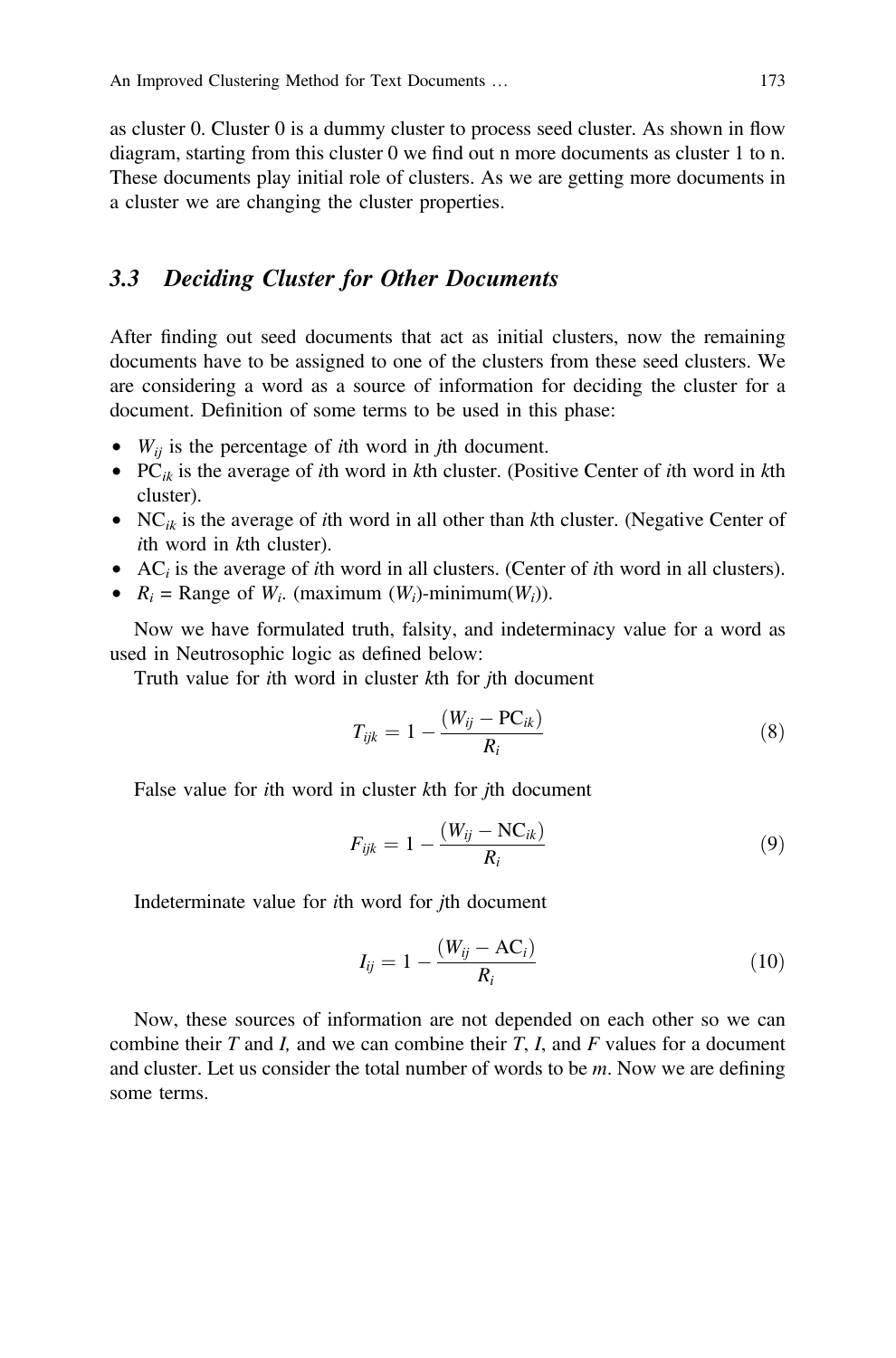Truth value for *j*th document to be in *k*th cluster is:

$$
T_{jk} = 1 - \frac{\sum_{i=1}^{m} \left( \frac{(w_{ij} - \text{PC}_{ik})}{R_i} \right)}{m}
$$
 (11)

False value for *j*th document to be in *k*th cluster is:

$$
F_{jk} = 1 - \frac{\sum_{i=1}^{m} \left( \frac{(W_{ij} - NC_{ik})}{R_i} \right)}{m}
$$
 (12)

Indeterminate value for jth document to decide its cluster is:

$$
I_j = 1 - \frac{\sum_{i=1}^{m} \left( \frac{(W_{ij} - AC_i)}{R_i} \right)}{m}
$$
(13)

It is clear from these formulas that if a document j is in  $k^{\text{th}}$  cluster then its corresponding T value should be high and its false value should be low. Therefore, we have introduced a new term "Deciding Factor" as DF given below:

Deciding factor (DF) = 
$$
T - F
$$
 (14)

But as Truth values are calculated through own documents of a cluster, it should have more weight than False value. So we have modified it as

Deciding factor (DF) = 
$$
(1.15T) - F
$$
 (15)

 $DF_{ik}$  is the "Deciding Factor" of jth document to be in kth cluster

$$
DF_{jk} = (1.15T_{jk}) - F_{jk}
$$
 (16)

Algorithm for the phase 3 is given below:

- Calculate the Deciding factor DF for all documents in all clusters.
- Sort all the documents in a cluster according to their DF values for that cluster.
- Select a top 20% of document in all clusters.
- Check any document in these top 20% documents in cluster  $k$  is appearing in top 20% documents of any other cluster or not. If yes then set it as claimed  $(-1)$ otherwise set it as clear (1).
- Scan all cluster's top 20% list, starting from rank 1, if *i*th rank documents in all cluster are claimed then check  $(i + 1)$ th rank.
- Select the clusters whose *i*th rank document has a clear flag. Set these cluster for these document accordingly. If there is no document in top 20% of all cluster with the clear flag than from first rank documents in all clusters select a cluster whose first rank document has highest  $DF/I_i$  value and set it in respective cluster.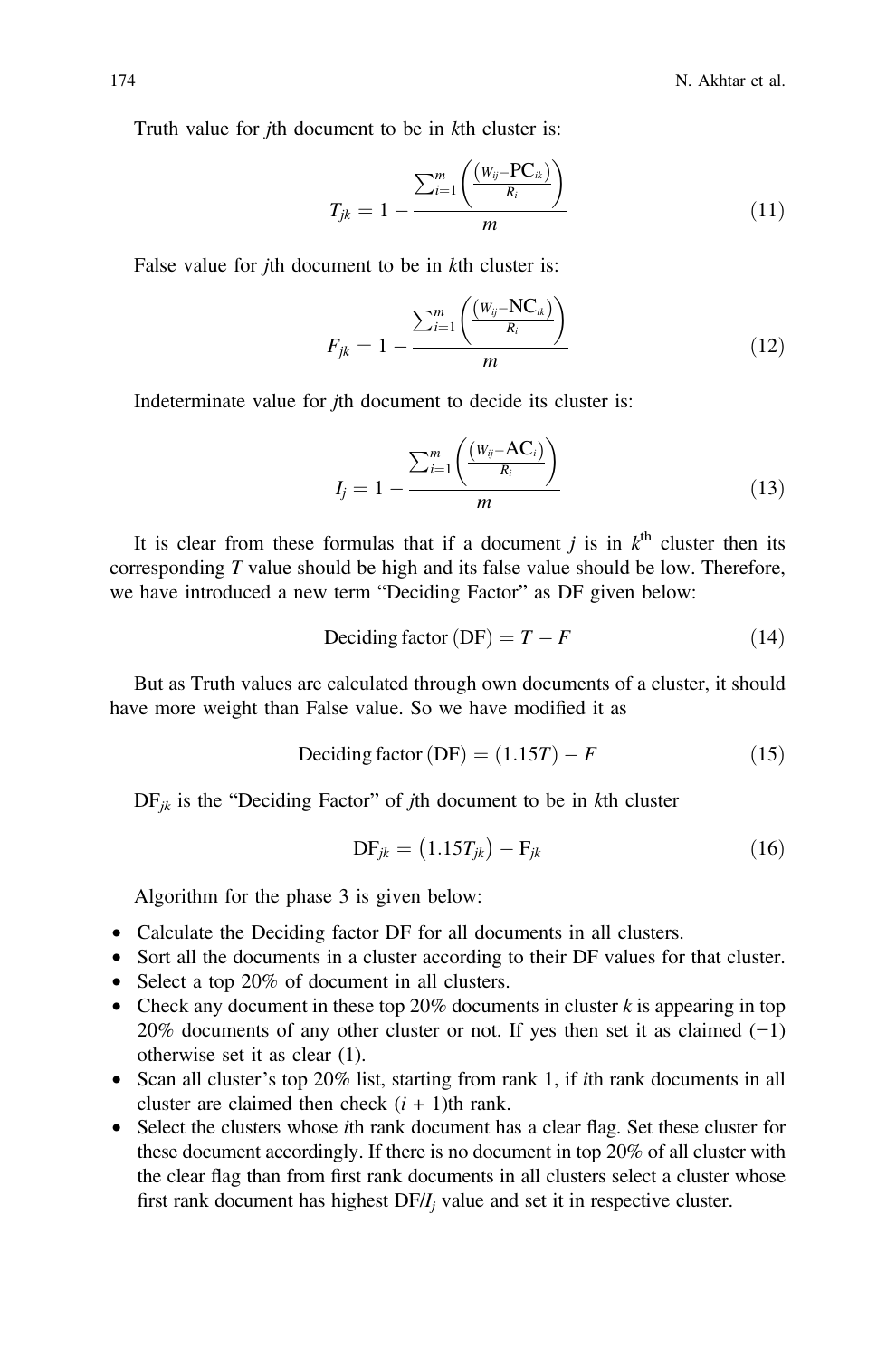An Improved Clustering Method for Text Documents … 175

- Update the cluster parameters and repeat all the above steps for all other remaining documents.
- End.

Finally, after this algorithm is over, the documents are assigned to their respective clusters with higher truth value and lower indeterminacy with respect to cluster centers. In the following section below we have shown the experimental results of our methodology as compared to Fuzzy C Means clustering using Neutrosophic logic. We have also calculated and compared the accuracy in terms of precision and recall values of both of the algorithm discussed.

# 4 Result Evaluation

#### 4.1 Dataset Description

We have executed the proposed algorithm on three datasets as listed in Table 2. The dataset 1 is a subset of mini newsgroup dataset available at UCI machine learning database. In this, we have 10 newsgroups having a total of 1000 evenly distributed documents to check the precision variance of the documents. Dataset 2 is also a subset of mini newsgroup dataset but in dataset 2, we put a total of 995 unevenly distributed documents in the 10 newsgroups. The dataset 3 is collected via Google search as described in Sect. [3.1](#page-3-0).

### 4.2 Performance Evaluation

Precision: Peterson and Hearst gave a definition in which they defined precision as a sum of precision of relevant document viewed divide by the total number of documents, viewed, or not viewed. They treated each cluster as a category

| <b>Dataset</b> | #documents | <b>Clusters</b> | Source                                                                                          |
|----------------|------------|-----------------|-------------------------------------------------------------------------------------------------|
| Dataset 1      | 1000       | 10              | https://archive.ics.uci.edu/ml/machine-learning-<br>databases/20newsgroups-mld/                 |
| Dataset 2      | 995        | 10              | https://archive.ics.uci.edu/ml/machine-learning-<br>databases/20newsgroups-mld/                 |
| Dataset 3      | 1000       | 10              | Collected via Google search using 10 different topics on<br>which we wanted to generate cluster |

Table 2 Description of datasets used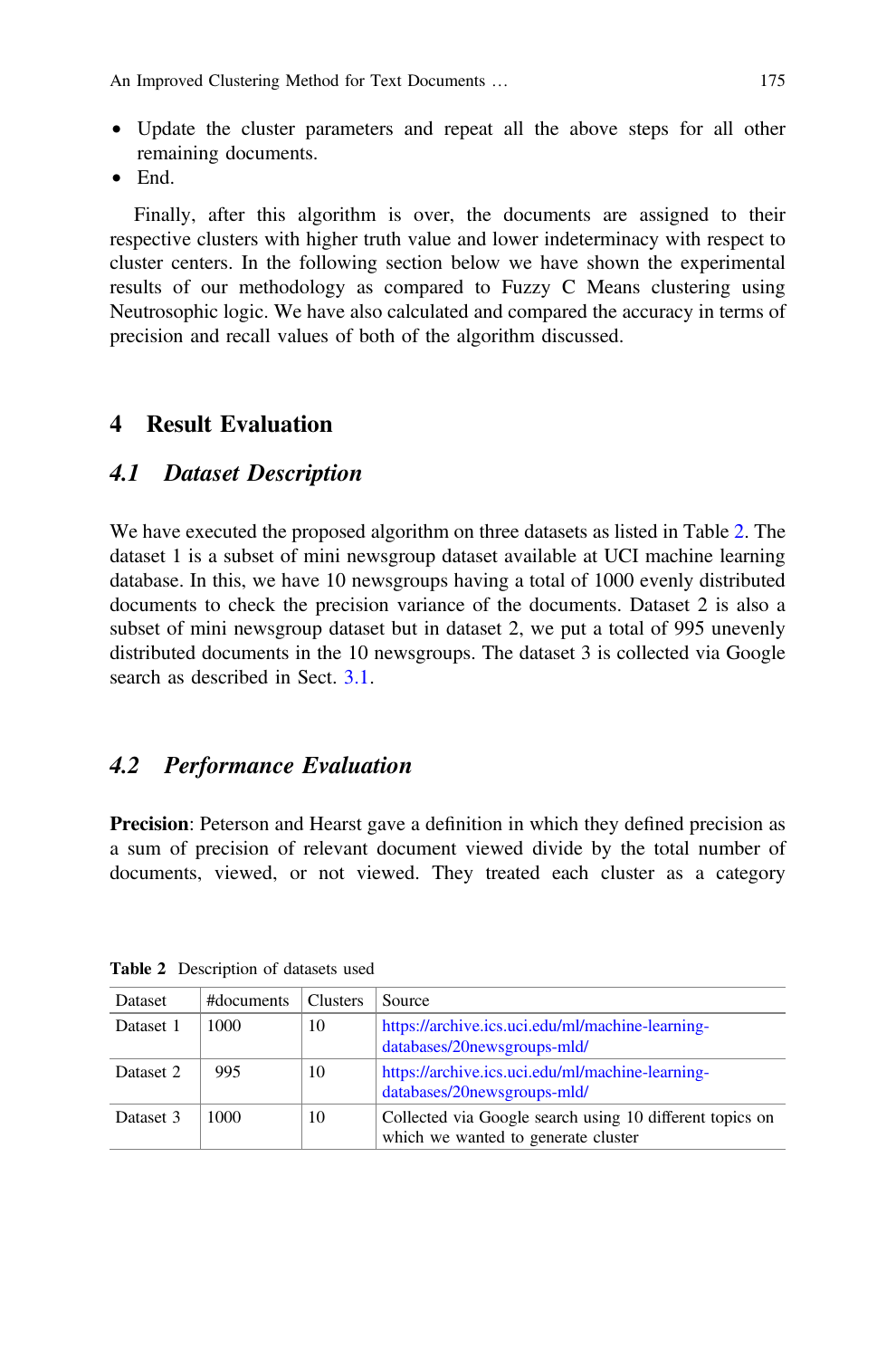dynamically generated by their method and each category in document cluster is treated as a class. The precision formula for cluster "y" and class " $x$ " is as follows:

$$
P(x, y) = \frac{N_{xy}}{N_y} \tag{17}
$$

Here  $N_v$  is total number of documents in cluster "y" and  $N_{xy}$  is total number of common documents in cluster "y" and class "x".

Recall: Recall is defined as the sum of total number of documents common in cluster "y" and class "x", divided by the total number of documents in class "x".

The recall formula for cluster "y" and class " $x$ " is as follows:

$$
R(x, y) = \frac{N_{xy}}{N_x} \tag{18}
$$

Here  $N_x$  is total number of documents in class 'x' and  $N_{xy}$  is total number of common documents in cluster "y" and class "x".

F-Measure: F-Measure is a quality measure, having collective impact of Precision and Recall. It combines the Precision and Recall values for each cluster with their corresponding class. The F-Measure formula for cluster "y" and class "x" is as follows:

$$
F(x, y) = \frac{2 * P(x, y) * R(x, y)}{P(x, y) + R(x, y)}
$$
(19)

Here  $P(x, y)$  is precision of cluster "y" and class "x" and  $R(x, y)$  is Recall of cluster "y" and class " $x$ ".

As we can see in Figs. 3, [4](#page-10-0), and [5](#page-10-0) above, the comparison made between Fuzzy C Means clustering algorithm and both the approaches we discussed. The accuracy of



Fig. 3 Accuracy comparison of both approaches with FCM on dataset 1

**Dataset 1**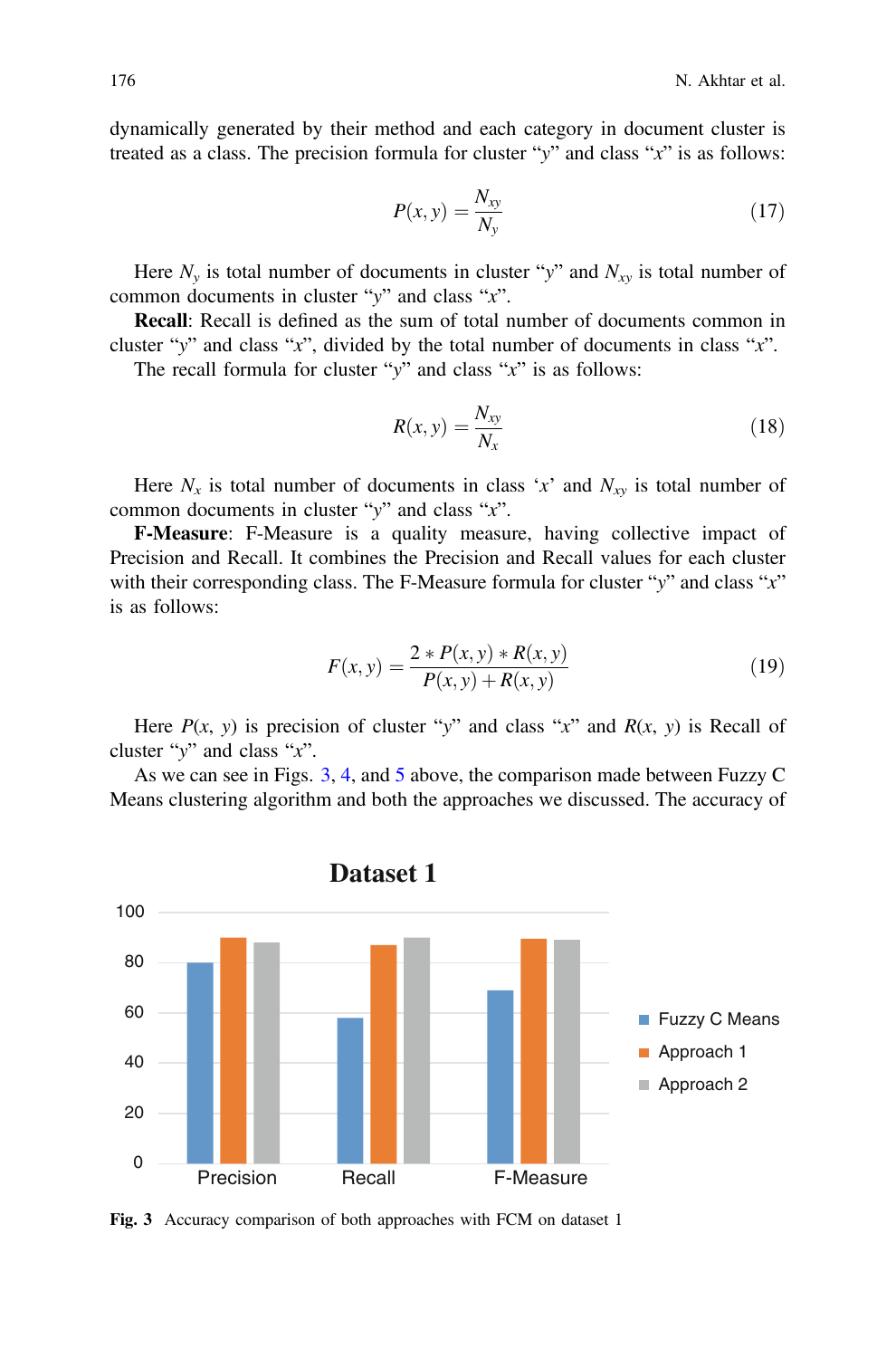<span id="page-10-0"></span>

Fig. 4 Accuracy comparison of both approaches with FCM on dataset 2



Fig. 5 Accuracy comparison of both approaches with FCM on dataset 3

both the approaches is far better than Fuzzy C Means clustering algorithm in terms of various evaluation parameters (precision, recall, and f-measure). It is clear that modified Fuzzy C Means clustering algorithm is much more accurate than the traditional Fuzzy C Means algorithm for clustering text documents.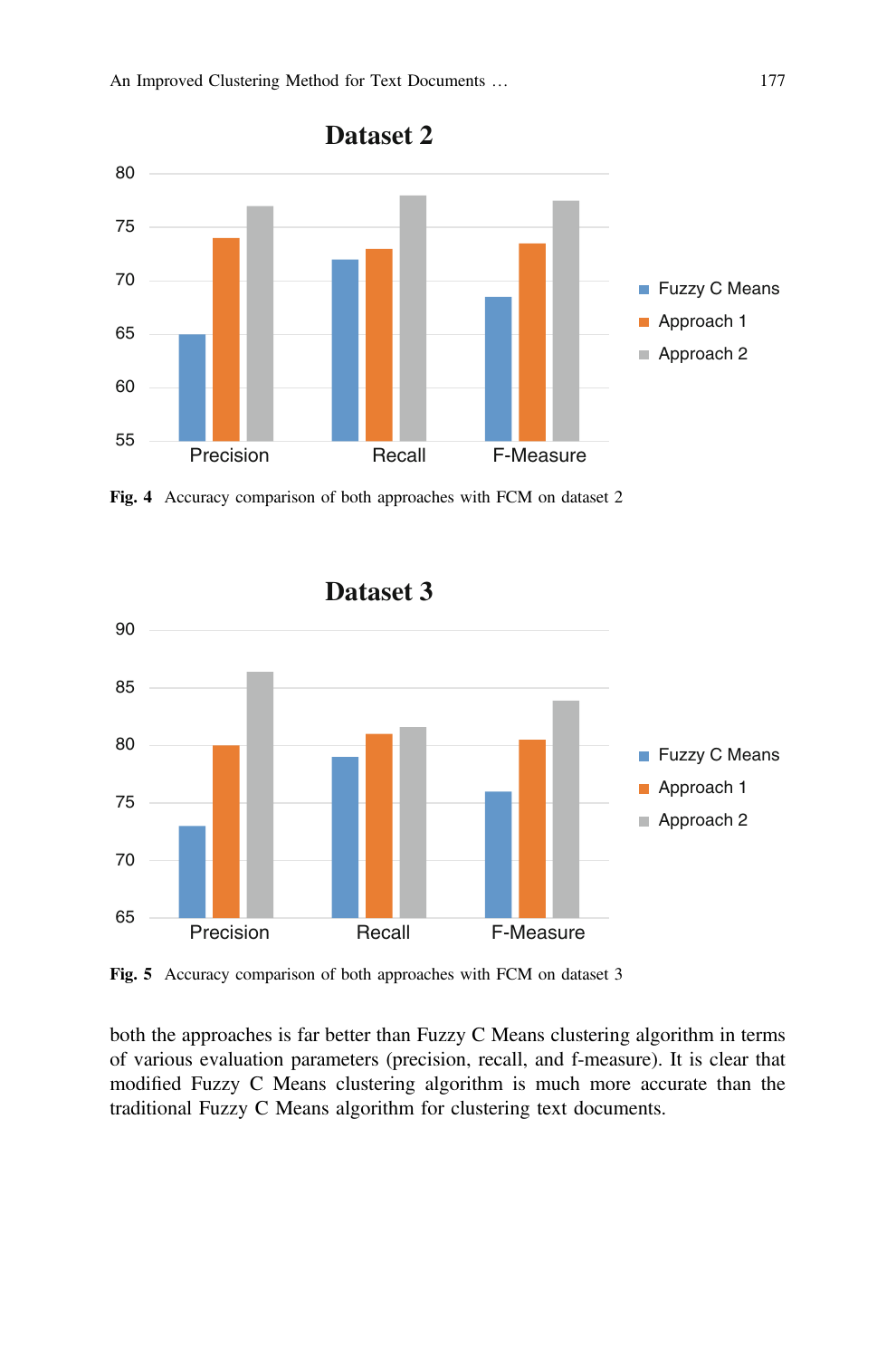## 5 Conclusion and Discussion

The improved Fuzzy C Means clustering algorithm, we have proposed in this paper, has outperformed the traditional Fuzzy C Means algorithm. With the help of clusters, we can organize text documents which are similar at a single place and it helps us to group other unknown documents in future, to be assigned to one of the known cluster based on the similarity measure. We have proposed two approaches for clustering using Neutrosophic logic. While using fuzzy logic we take into account only two values; degree of truth and degree of falsity, whereas, in Neutrosophic logic, a new factor called as indeterminacy is also involved. Indeterminacy applies to the situation when for a particular document it is not sure that to which cluster it belongs.

In the first approach, we added the indeterminacy factor of Neutrosophic logic to Fuzzy C Means clustering method and modified the formula which calculates the cluster centers and the truth membership of documents toward clusters. The indeterminacy of documents is largely affected by the document clusters that are most similar to that document. Using this concept, we calculated the indeterminacy factor using the average value of closest and second closest membership values of the document with corresponding clusters. The modified algorithm tries to associate the document with the cluster having higher truth membership grade and lowest indeterminacy values toward the cluster.

The second approach has three phases. First, generate the dataset according to the relative frequency of words in a document. Second, decide seed documents for different clusters with the help of Euclidean distance between different documents. Finally calculate the T, I, and F values for all documents with respect to all clusters. Then decide the cluster for each document on the basis of  $T$ ,  $I$ , and  $F$  values. In Fuzzy C Means we have to decide the number of clusters prior to clustering but in our methodology, we have found out the seed clusters on the basis of which we can accurately assign a document to a particular seed cluster based on the similarity in contents of that document and the seed cluster. Here we have used Neutrosophic logic where we can model all the three values, i.e., truth, false, and indeterminacy for a document and for a cluster also.

With the help of which we can accurately assign a document to most closed cluster in terms of its contents. We have calculated truth, false, and indeterminate value for every document in a cluster and also for every cluster of documents with the help of which it became very accurate measure for clustering documents in one of the best possible cluster. Also, the introduction of new term, i.e., deciding factor for a document has given more weightage for a document to be in a cluster if its membership value is greatest with respect to others. Finally, the ranking of documents based on the deciding factor has helped to easily cluster them in one of the best possible clusters.